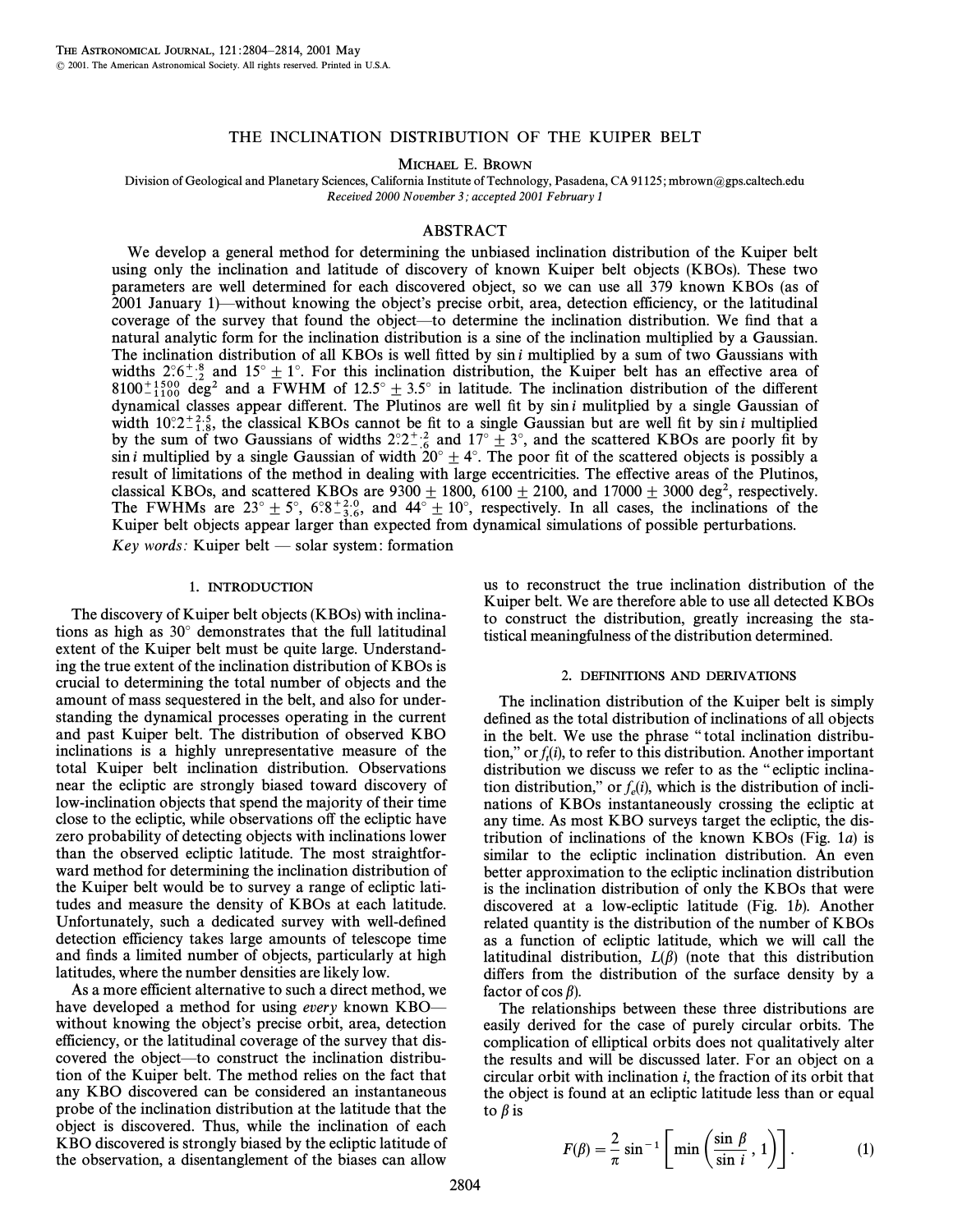

FIG. 1.-Inclination distribution of the known Kuiper belt. (a) The distribution of all 379 KBOs cataloged as of 2001 January 1. This distribution is highly biased by the ecliptic latitude of the observations.  $(b)$  The distribution of 143 KBOs found at ecliptic latitudes lower than  $0°$ .5. The biases in this sample are quantifiable and can be removed to determine the total inclination distribution of the Kuiper belt. A fit to a sum of two Gaussians is shown as the solid line.

(Note that we are implicitly assuming that the geocentric latitude is equal to the heliocentric latitude. For distant objects like KBOs, this approximation holds closely.)

The latitudinal distribution for a single object with a single given inclination,  $L_i$ , is then simply the derivative of this cumulative distribution function: this cumulative distribution function :

$$
L_i(\beta) = \frac{d}{d\beta} F(\beta)
$$
 (2)

$$
= \frac{\cos \beta}{(\sin^2 i - \sin^2 \beta)^{1/2}} \,. \tag{3}
$$

At the ecliptic,  $L_i = 1/\sin i$ . If a collection of objects is<br>und at the ecliptic with an ecliptic inclination distribution found at the ecliptic with an ecliptic inclination distribution of  $f_e(i)$ , the total inclination distribution can now be calcu- $\det_{e}(t)$ , the total membrandon distribution can now be calculated by weighting each detection by the inverse of the probability of finding that object at the ecliptic. Thus, we find that

$$
f_t(i) = \sin \, i f_e(i) \,. \tag{4}
$$

Note that any physical total inclination distribution must approach zero at an inclination of zero.

The latitudinal distribution is found by integrating equa-

tion (3) over the total inclination distribution:  
\n
$$
L(\beta) = \int_{\beta}^{\pi/2} f_i(i) \frac{\cos \beta}{(\sin^2 i - \sin^2 \beta)^{1/2}} di .
$$
\n(5)

To demonstrate the differences between the total inclination distribution, the ecliptic inclination distribution, and the latitudinal distribution, we will consider the hypothetical case of an isotropic distribution of objects. An isotropic distribution can be constructed by placing objects at an arbitrary location in space and allowing them to move in equally arbitrary directions. For such a distribution, the ecliptic inclination distribution is simple to determine: at the ecliptic, like at all other points, the direction of motion is arbitrary, thus the ecliptic inclination distribution is uniform. An isotropic distribution has a latitudinal distribution proportional to the surface area at each latitude ; equa-

tion (5) gives  $L(\beta) = \cos \beta$ . Finally, we find that  $f_t(i) = \sin i$ ,  $\lim_{t \to \infty}$  gives  $\lim_{t \to \infty}$   $\lim_{t \to \infty}$   $\lim_{t \to \infty}$   $\lim_{t \to \infty}$   $\lim_{t \to \infty}$   $\lim_{t \to \infty}$   $\lim_{t \to \infty}$   $\lim_{t \to \infty}$   $\lim_{t \to \infty}$   $\lim_{t \to \infty}$   $\lim_{t \to \infty}$   $\lim_{t \to \infty}$   $\lim_{t \to \infty}$   $\lim_{t \to \infty}$   $\lim_{t \to \infty}$   $\lim_{t \to$ each inclination.

## 3. METHOD

### 3.1. Data

The key to the determination of the Kuiper belt inclination distribution is to collect the inclination of each known KBO and the heliocentric ecliptic latitude at the time of its discovery. These quantities are two of the most robust parameters known for a KBO, even if the orbit is never precisely determined. Of objects recovered at a second opposition, the revised inclination has differed from the initial inclination estimate by more than  $3^\circ$  only  $4\%$  of the time (Fig. 2).

The Minor Planet Center<sup>1</sup> maintains a list of orbital elements and discovery dates of all known KBOs. The ecliptic latitude at the time of discovery is determined by taking these orbital elements and calculating the position of the object at the time of discovery. The ecliptic latitude at time of discovery versus inclination of the 344 objects cataloged as of 2000 October 1 is shown in Figure 3. The distribution of latitude versus inclination immediately shows the second bias mentioned above: at a particular latitude,  $\beta$ , no object will ever be discovered with an inclination, *i*, such that  $i < \beta$ . In addition to this obvious bias, one can also see from the distribution that observations at a ecliptic latitude  $\beta$  are biased toward finding objects with inclinations close to that latitude, as is apparent from equation (1).

## 3.2. Approximation of the Ecliptic Inclination Distribution

The ecliptic inclination distribution,  $f_e(i)$ , is equal to the inclination distribution of all objects that are crossing the ecliptic at any moment. We can simply approximate  $f_e(i)$  by determining the inclination distribution of all objects that

1 See cfa-www.harvard.edu/iau/Ephemerides/Distant/index.html.

ÈÈÈÈÈÈÈÈÈÈÈÈÈÈÈ



FIG. 2.-Inclination vs. semimajor axis for the known Kuiper belt. KBOs observed on only a single opposition are shown as diamonds. KBOs observed over multiple oppositions are show as squares. The lines show the inclination and semimajor axis initially reported for each multiopposition object. Most multiple opposition KBOs have inclinations within a few degrees of the initially reported value. The different dynamical classes appear to have different inclination distributions in this highly biased plot. 2000 CR105, with a semimajor axis of 675 AU and an inclination of  $22$ °.8, falls off the plot.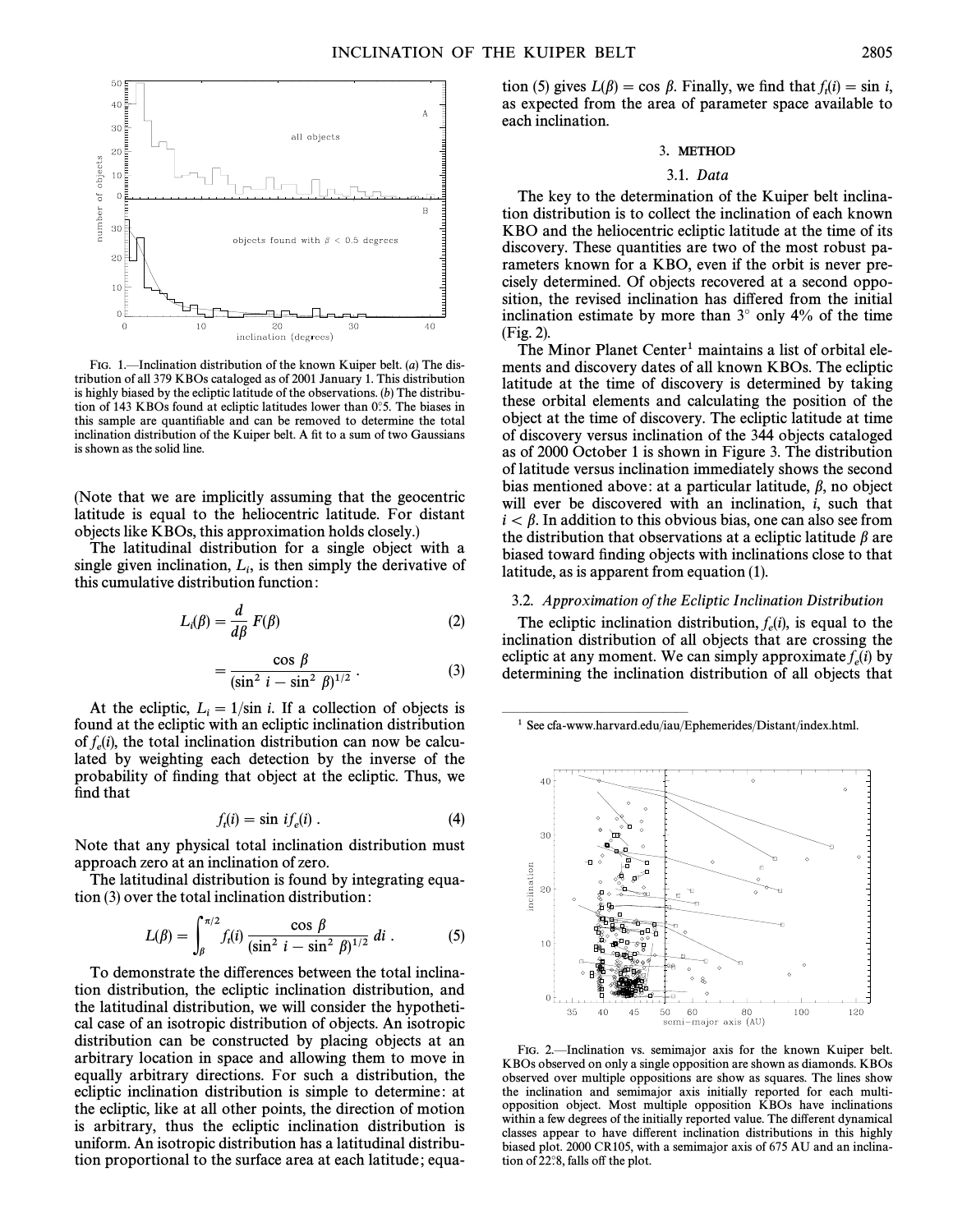

FIG. 3.-Ecliptic latitude at time of discovery vs. inclination for 379 KBOs. Two biases are obvious: no object can be detected with an inclination lower than the latitude, and observations at all latitudes find more objects with inclinations close to the latitude of observation.

were detected at the ecliptic. In practice, we will use all objects found within  $0^\circ$ :5 of the ecliptic. Figure 1b shows this approximation of  $f_e(i)$  for the 143 known KBOs discovered expression of  $f_e(t)$  for the 145 known KDOs discovered<br>near the ecliptic. This approximation of  $f_e(t)$  is well fitted by

a sum of two Gaussians,  

$$
f_e(i) = a \exp\left(\frac{-i^2}{2\sigma_1^2}\right) + (1 - a) \exp\left(\frac{-i^2}{2\sigma_2^2}\right), \qquad (6)
$$

where  $a = 0.89$ ,  $\sigma_1 = 2.7$ , and  $\sigma_2 = 13.2$  (see Fig. 1b; note that we do not normalize any of our distributions. To do so that we do not normalize any of our distributions. To do so, divide each by its integral from  $0^\circ$  to 180°). The total inclination distribution,  $f_i(i)$ , is simply found by multiplying this equation by  $\sin i$ 

equation by sin *i*,  
\n
$$
f_t(i) = \sin i \left[ a \exp \left( \frac{-i^2}{2\sigma_1^2} \right) + (1 - a) \exp \left( \frac{-i^2}{2\sigma_2^2} \right) \right], \quad (7)
$$

thus we have an initial estimate of the total inclination distribution.

A Gaussian appears to be a natural functional form for  $f_e(i)$ . We have performed Monte Carlo simulations of multi-<br>ple perturbations in an initially zero inclination disk and ple perturbations in an initially zero inclination disk and find that  $f_e(i)$  is perfectly fitted by such a distribution, with the width related to the number and magnitude of the individual perturbations. In addition, the distribution of inclinations of the known asteroids also appears to be moderately well fitted by a single Gaussian functional form. Such a distribution has several interesting functional properties: the distribution of vertical ecliptic crossing

velocities, 
$$
H(v_z)
$$
, is equal to  $f_i(i)$  multiplied by sin *i*, or  
\n
$$
H(v_z) = \sin^2 i \exp\left(\frac{-i^2}{2\sigma^2}\right),
$$
\n(8)

which for the small values of  $i$  typical of most KBOs is functionally equivalent to a Maxwellian velocity distribution. For large values of  $\sigma$ , the distribution approaches an isotropic distribution. For all these reasons, we deem  $\sin i$ multiplied by a Gaussian to be the simplest natural functional form for the total inclination distribution. Note again that any total inclination distribution must approach zero at zero inclination. That the Kuiper belt inclination distribution is fit by a sum of two Gaussians, rather than by a single Gaussian, suggests the existence of at least two classes of objects with distinct dynamical histories.

The approximation of  $f_t(i)$  determined above, while useful for getting a general feeling for the shape, is not ideal. Only 143 of the 379 known objects are used, so statistics are not as good as if all objects could be used. In particular, the number of objects at high inclination is small because of the biases. If we were to divide the known objects into different dynamical classes, the numbers would be even smaller and the results would be correspondingly poorer. In addition, small problems are caused by the fact that the objects used for the distribution are not precisely at the ecliptic. The number of objects with inclinations less than about  $0^\circ$ .5 should actually be higher, but we are biased against them. For these reasons, we have developed a more general method of determining the inclination distribution that allows us to use all the data available.

# 3.3. Calculation of the Total Inclination Distribution

No immediately obvious method exists to invert  $f_t(i)$ directly using all the data. We resort instead to solving the forward problem ; we take a series of hypothetical distributions and determine the probability that the observed objects could have been drawn from such distributions. From these probabilities, we can then determine the best fit of the hypothetical distributions, along with ranges of acceptable solutions.

To determine the probability that the observed objects could be drawn from a hypothetical inclination distribution, we first calculate, for each of  $N$  known KBOs, the probability that object *j*, discovered at latitude  $\beta_i$ , would have an inclination of the observed inclination  $i_j$  or lower,<br>have an inclination of the observed inclination  $i_j$  or lower, which is given by

$$
P_j = \int_{\beta_j}^{i_j} \frac{f_i(i')}{(\sin^2 i' - \sin^2 \beta_j)^{1/2}} \, di' \\
\times \left[ \int_{\beta_j}^{\pi/2} \frac{f_i(i')}{(\sin^2 i' - \sin^2 \beta_j)^{1/2}} \, di' \right]^{-1} . \tag{9}
$$

If the hypothetical distribution is close to the true distribution, the collection of values of  $P<sub>N</sub>$  for all objects should be evenly distributed between 0 and 1. (This point is immediately obvious by considering the problem in reverse; if one wanted to perform a Monte Carlo simulation of inclinations of KBOs chosen from a particular distribution, one would choose random numbers evenly distributed between 0 and 1 and assign an inclination equal to the inclination at which the probability of finding that inclination or lower is equal to the random number. We instead know the inclination and find the random number that would have had to be chosen to get that inclination.) We now need to apply a statistical test to determine if the numbers are evenly distributed. A familiar statistical test is the  $\chi^2$  test. We could perform this test by binning the values of  $P<sub>N</sub>$  into, e.g., 0.1 wide bins and determining the probability that the number of values in those bins could have been chosen from a uniform sample. A good fit, in this case, would be one in which the  $\chi^2$  test cannot rule out the hypothetical distribution with a high degree of confidence. A more powerful statistical test for this particular case is the Kolmogorov-Smirnov  $(K-S)$  goodness-of-fit test, which is designed to test continuous distributions (such as the values of  $P_N$ ) without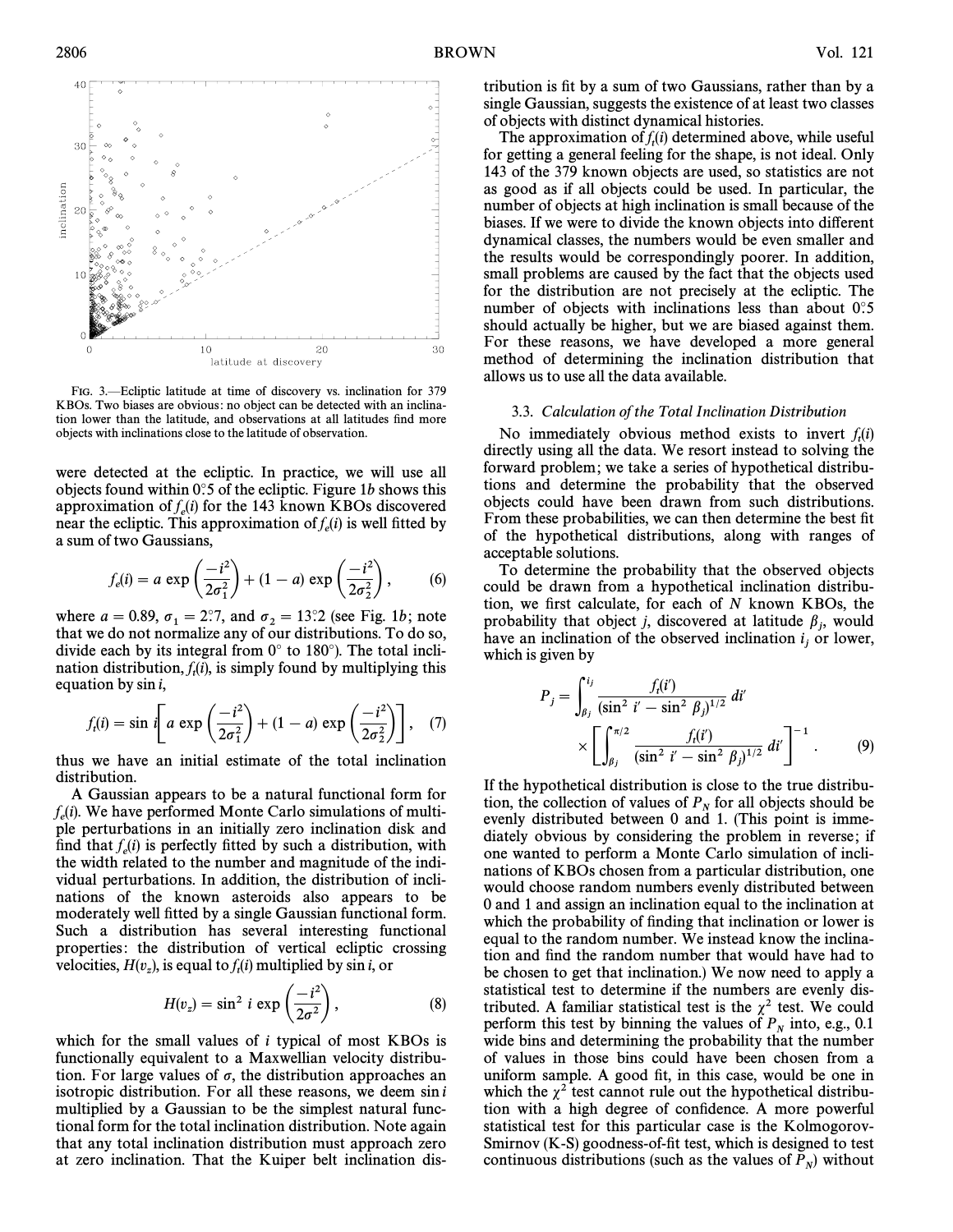losing information by binning (Press et al. 1992). The K-S test is simple to implement. The statistic  $D$  is calculated by comparing the sorted values of  $P_N$  with the expected cumu-<br>lative distribution function  $S(x)$ , which in our case is simply a set of evenly spaced numbers between 0 and 1 or  $S(x) =$  $j/N$ , so

$$
D = \max |P_j - j/N|.
$$
 (10)

In practice, we use the Kuiper modification of the K-S test to correct the problem of the otherwise unequal weighting

of  $P_N$  (Press et al. 1992).<br>Just as in a  $\chi^2$  test, the  $D\sqrt{N}$  statistic, where N is the number of objects in the sample, is calibrated to determine the probability that the hypothesis that the values of  $P<sub>N</sub>$  were drawn from a uniform sample can be rejected. We empirically calibrate  $D\sqrt{N}$  by creating 100,000 realizations of random numbers uniformly distributed between 0 and 1 and calculating the probability of obtaining a particular value of  $D\sqrt{N}$  when we know that the distribution is uniform (Fig. 4).

Unfortunately, while the integrals in equation (9) must be finite, we have been unable to find a numerical integration scheme that allows us to accurately integrate through the singularity at the outer limit. In practice, we therefore calculate the values of  $P_N$  through a Monte Carlo simulation. For a given hypothetical inclination distribution, we randomly choose  $10<sup>5</sup>$  inclinations from the distribution and distribute the objects randomly within circular orbits. For each real known KBO with inclination  $i$ , we then calculate  $P_N$  by constructing an empirical inclination distribution of Monte Carlo objects within 0°.5 in latitude of the discovery position of the known object and then determining the probability that an object at the discovered latitude will have an inclination of i or lower.

As an example, we construct a distribution of KBOs using sin *i* multiplied by the sum of Gaussians for  $f_i(i)$  that we found above and compare it with the distribution of known KBOs. The distribution of the values of  $P_N$  are shown in Figure 5a, along with the expected distribution for a randomly distributed values (straight line). The K-S test



FIG. 4.—Calibration of the  $D\sqrt{N}$  statistic for the K-S test. The plot shows the probability that the K-S test will yield a value of  $D\sqrt{N}$  or higher when comparing two uniform distributions. The 1,  $\overline{2}$ , and 3  $\sigma$  lines show the values at which the probability of exceeding  $D\sqrt{N}$  is 15.9%, 2.3%, and 0.1%, respectively.



FIG. 5.—Calculation of the Kuiper variant of the K-S test. Here  $D$  is simply the sum of the largest positive and negative excursions of the sorted values of  $P_N$  away from the straight line. (*a*) Using the sum of Gaussians level, but a search of nearby parameter space yields a sum of Gaussian fits found for  $f_e(i)$  gives a fit that can be rejected at the 99.998% confidence that can only be rejected at a  $25%$  confidence level (b) and is thus a statistically acceptable fit.

concludes that even though the  $f_e(t)$  fit looks moderately good, the probability that the values of  $P_N$  could have been chosen from a uniform distribution—and thus that the observed KBOs could have been chosen from this inclination distribution—is only 0.002%. We can therefore reject this distribution at the 99.998% confidence level. A search of nearby parameter space finds best-fitted values of  $a = 0.83$ ,  $\sigma_1 = 2^\circ 6$ , and  $\sigma_2 = 15^\circ$  that can only be rejected<br>at the 25% confidence level and thus are a statistically good at the 25% confidence level and thus are a statistically good fit to the data. For such a distribution, almost 3 times as many objects are in the broad part of the distribution as are in the narrow part.

#### 4. ANALYSIS

The known Kuiper belt objects naturally fall into three dynamical classes (Jewitt & Luu 2000) : the resonant KBOs locked into orbital resonance with Neptune, the classical KBOs in lower eccentricity orbits beyond 40 AU, and the scattered KBOs with high eccentricity and large semimajor axes. A plot of inclination versus semimajor axis of all the known objects suggests that the di†erent KBO dynamical classes have di†erent inclination distributions (Fig. 2). We therefore analyze these di†erent classes separately.

The separation between the dynamical classes is best seen in a plot of semimajor axis versus eccentricity (Fig. 6). The most obvious class is the Plutinos with semimajor axes of about 39 AU in 3:2 resonance with Neptune. Other resonant objects include the objects clustered at 48 AU, which are in a 2:1 resonance with Neptune. Outside of 50 AU appears another obvious class, the scattered KBOs, which mostly have high eccentricities and perihelia between 30 and 40 AU. In addition to objects with these perihelia, two eccentric objects appear with even closer perihelia, 2000 EE173 with a perihelion of 22 AU and 1999 TD10 at 12 AU. These two objects appear to fit in more naturally with the nearer Centaurs, so we will exclude them as members of the scattered objects. The absence or presence of these objects does not affect any of the final results. Scattered objects need not have semimajor axes beyond 50 AU. Several objects between 40 and 50 AU appear at distinctly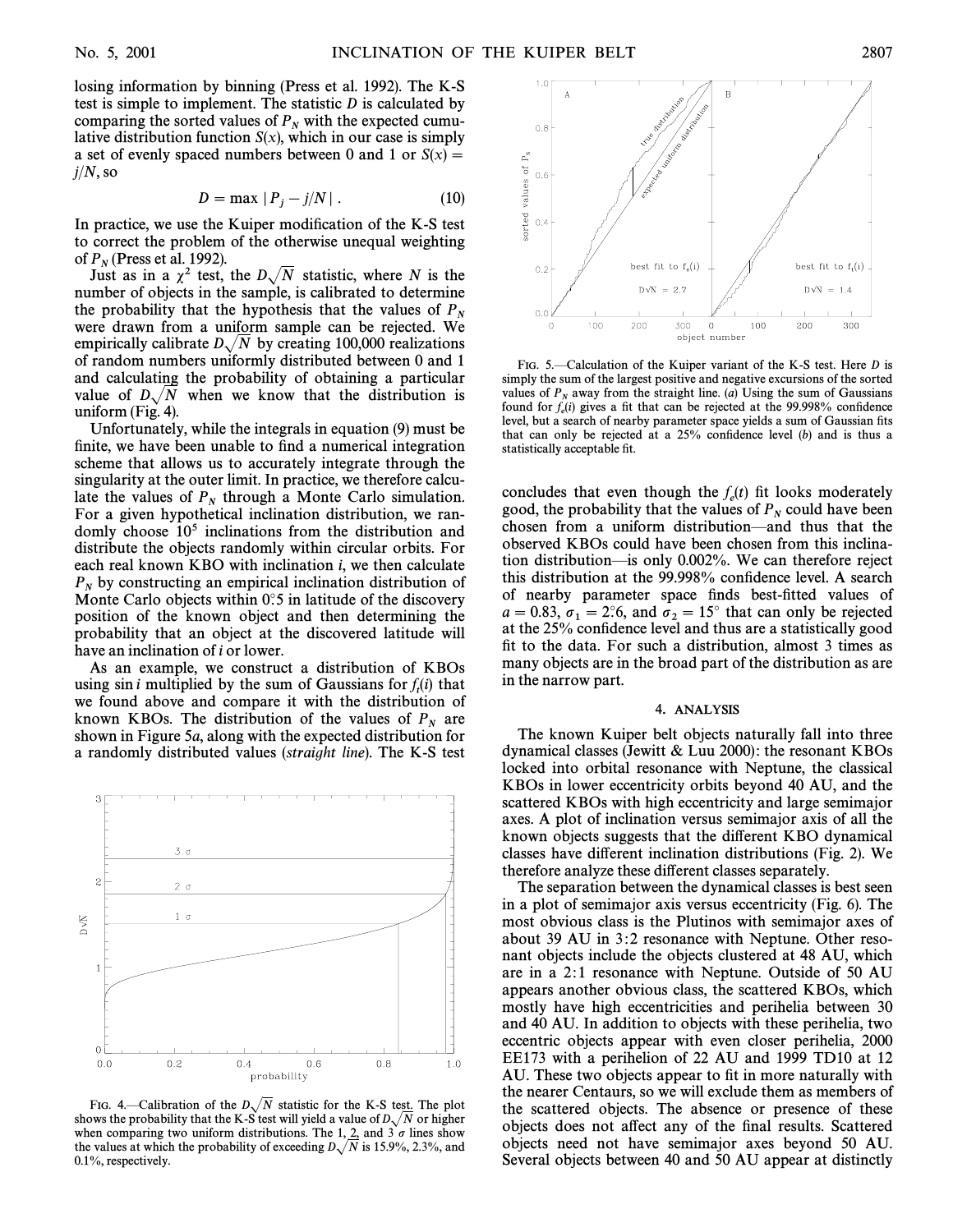$1.0$ 

 $0.8$ 

 $0.6$ eccentricity  $0.4$ 

 $0.5$ 

 $0.0$ 

35

higher eccentricity than the remainder of the population, and have perihelia in the same range as the scattered KBOs. We include these in our listing of the scattered objects. Again, this inclusion does not affect final results. The remaining objects distributed between 40 and 48 AU in low eccentricity orbits are the classical KBOs.

#### 4.1. Resonant KBOs

Of the resonant KBOs, only the Plutinos have a large enough known population to allow sufficient statistics to try to determine the inclination distribution. As a first approximation of the ecliptic inclination distribution, we look at the distribution of the 20 Plutinos found at latitudes less than  $0^\circ$ 5 (Fig. 7). This distribution can be fitted by a single Gaussian with  $\sigma = 7$ °.4. We therefore try a single-Gaussian fit multiplied by  $sin i$  for the total inclination distribution and perform our full Monte Carlo method. Figure 8 shows the value of the  $D\sqrt{N}$  statistic of the K-S test, along with the confidence levels. The best-fit value, along



80

semi-major axis (AU)

100

120

50 60



FIG. 7. – Inclination distribution of 20 Plutinos found at latitudes lower than  $0°$ .5. The solid line shows the best single-Gaussian fit to the data, with  $\sigma = 7.4.$ 

with 1  $\sigma$  confidence bounds, gives a Gaussian width of  $\sigma =$  $10^{\circ}2^{+2.5}_{-1.8}$ , in close agreement with our estimate from the observed ecliptic inclination distribution. The 1  $\sigma$  error bars give the values with which we can reject the distribution at the 1  $\sigma$  (84.1%) confidence level.

Given such an inclination distribution, we can now calculate the ecliptic inclination and latitudinal distributions for the best-fit model, along with the 1  $\sigma$  extremes (Fig. 9). From the latitudinal distributions, we find that the total number of Plutinos is given by the density at the ecliptic multiplied by  $8600 \pm 1800$  or, alternatively, the effective area of sky covered by the Plutinos is  $9300 \pm 1800$  deg<sup>2</sup>, and the full width at half-maximum (FWHM) of the apparent distribution of Plutinos in the sky is  $23^{\circ} \pm 5^{\circ}$ .

### 4.2. Classical KBOs

We estimate the ecliptic inclination distribution of the classical KBOs using the 111 objects found within  $0^\circ$ .5 of the ecliptic. A single Gaussian is a poor fit to the data (Fig.  $10$ ). A much better fit can be found from a sum of two Gaussians with  $a = 0.90$ ,  $\sigma_1 = 2.2$ , and  $\sigma_2 = 8.8$ . This distribution papears different from that of the resonant KBOs. The K-S appears different from that of the resonant KBOs. The K-S test can also be used to calculate the probability that these two sets of inclinations were drawn from the same distribution. The value of the  $D\sqrt{N}$  statistic from this test is 1.68, which suggests that we can reject the hypothesis that the two distributions are drawn from the same intrinsic distribution at a 93.4% confidence level. While this probability is sufficiently high to rule out the hypothesis that the inclination distributions are the same at the 1  $\sigma$  level, we cannot be any more confident than that. Nonetheless, we deem this rejection level sufficiently significant, and we will treat the classical objects separately.

As with the Plutinos, we first try to fit the inclination distribution of the classical KBOs with a single Gaussian multiplied by sine distribution. The full method shows that even the best-fit value of  $\sigma = 5$ °.2 can be ruled out at the greater than 99.999% confidence level. Guided by the two-Gaussian fit to the ecliptic inclination distribution above, we try a similar two-Gaussian multiplied by  $\sin i$  fit to the

10.2  $f_t(i) = \sin i \exp(-i^2/2\sigma^2)$ 6  $\circ$ fit, best DУÑ  $\Omega$  $\mathbf 0$ 5  $10$ 15 20 25 30 σ, gaussian width (degrees)

FIG. 8. $-D\sqrt{N}$  statistic as a function of  $\sigma$  for distributions of the form  $f_i(i) = \sin i \exp (-i^2/2\sigma^2)$  for Plutinos. The horizontal lines show the value of  $D$ ,  $\overline{N}$  at which we can reject the hypothesis at the 1,2, and 3.5 level. The of  $D\sqrt{N}$  at which we can reject the hypothesis at the 1, 2, and 3  $\sigma$  level. The best-fit value of  $\sigma = 10^{\circ}$ ? can only be rejected with 43% confidence and is thus a statistically good fit to the data.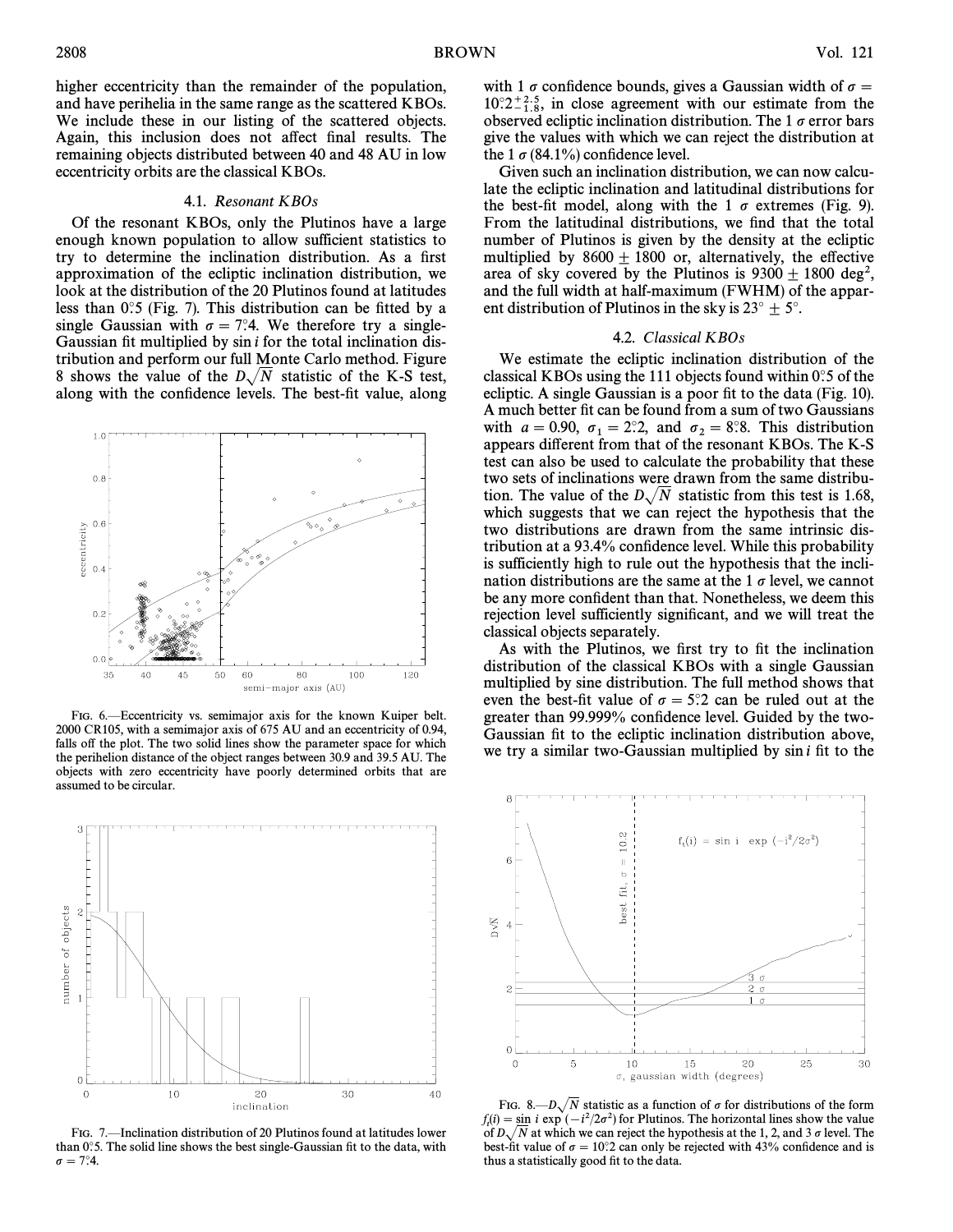

FIG. 9.—Total inclination, ecliptic inclination, and latitudinal distribution as a function of angle (inclination or, in the case of the latitudinal distribution, latitude). The thick lines show the best-fit distributions, while the thinner lines show the 1  $\sigma$  variations. The inclination distributions are normalized, so that the total number of objects (the integral under the curve) is constant. The latitudinal distribution is normalized to a fixed value at the ecliptic.

total inclination distribution. The best fit for this case gives  $a = 0.93$ ,  $\sigma_1 = 2.2$ , and  $\sigma_2 = 18^\circ$ , with a  $D\sqrt{N}$  statistic of p set p p p statistic of p s a statistic of p s a statistic of p s a statistically good fit. For such a three 0.89, implying a statistically good fit. For such a threeparameter fit, the values of  $D\sqrt{N}$  form a three-dimensional volume, with all the values within the volume enclosed by the surface  $D\sqrt{N} = 1.49$  acceptable fits at the 1  $\sigma$  level. If the three parameters were uncorrelated, we could simply give 1  $\sigma$  error bars on each to indicate the range of acceptable values. Unfortunately, the parameters are highly correlated. We instead show the range of possible parameters in two ways. First, we give a series of contour plots, which are slices through the three-dimensional  $D\sqrt{N}$  volume (Fig. 11). Each slice gives contours of confidence levels as a function of  $\sigma_1$  and  $\sigma_2$  for a given value of a. From these contour slices, the confidence of rejection of any particular sum of two Gaussians can be determined. In addition, to graphically demonstrate the range of acceptable values, we calculate the 1  $\sigma$  variation in each parameter, keeping the other two parameters fixed. From this calculation, we find  $a = 0.93 \pm 0.02$ ,  $\sigma_1 = 2.2^{+.2}_{-.6}$ , and  $\sigma_2 = 17^\circ \pm 3^\circ$ . For the part of the phierics are included in the part of best fit, 19% of the objects are included in the narrow Gaussian distribution, while the remaining 81% are in the wider Gaussian. In Figure 12, we plot the best-fit inclination distribution, along with the effects of varying the parameters in these ways. Note, however, that these are not the full ranges allowed for these parameters, only the full range



FIG. 10.-Inclination distribution of all 111 classical KBOs found at ecliptic latitudes lower than  $0^\circ$ .5. The solid line shows the best fit to the data using the sum of two Gaussians.

allowed with the other parameters fixed. Alternatively, if we calculated the full range allowed, we would find  $a =$  $0.93 \pm 0.04$ ,  $\sigma_1 = 2.2^{+0.6}_{-1.2}$ , and  $\sigma_2 = 18^\circ \pm 8^\circ$ , but, again, these parameters cannot be varied independently by these these parameters cannot be varied independently by these amounts. While these two methods allow a more intuitive feel into the allowed ranges, the contour plots should be used to examine any particular set of parameters.

From the best-fit inclination distribution, we also calculate the ecliptic inclination distribution and the latitudinal distribution (Fig. 12). From the latitudinal distribution, we find an effective area of the classical Kuiper belt of 6100  $\pm$  2100 deg<sup>2</sup> and a FWHM of 6°.8<sup>+2.0</sup> (allowing the full range of parameters). The extremely narrow FWHM is a consequence of the large number of objects in the narrower of the two Gaussian distributions.

The most noticeable characteristic of the distributions is the sharp break in slope in both the ecliptic inclination distribution and the latitudinal distribution, caused by the sum of two Gaussians. To determine whether this break in slope is actually present in the real distributions or an artifact caused by our choice of functional forms, we attempted a set of fits to the data using a distribution with no such hard break. We constructed distributions similar to the sum of two Gaussians, but we artificially connected the peaks of the two Gaussians in  $f_i(i)$  with a straight line. These distributhe two Sulassians  $m_{f_1(t)}$  with a straight line. These districts tions lack the depletion in moderate inclination objects characteristic of the sums of Gaussians seen in Figure 12. We find that these distributions cannot be ruled out at the 1  $\sigma$  level, thus we conclude that the change in slope evident in the distributions in Figure 12 is not required by the data. The real distributions need not be purely the sum of two Gaussians, but this analytic form is a simple approximation that captures the important behavior of the distribution. Nevertheless, we point out that the ecliptic inclination distribution (Fig. 10) appears well fit by a sum of two distinct Gaussians, with a sharp break between them.

#### 4.3. Scattered KBOs

The small number of known scattered KBOs makes the determination of the inclination distribution least certain. Only 10 scattered KBOs have been found within  $0^\circ$  of the ecliptic (Fig. 13), so the estimate of the ecliptic inclination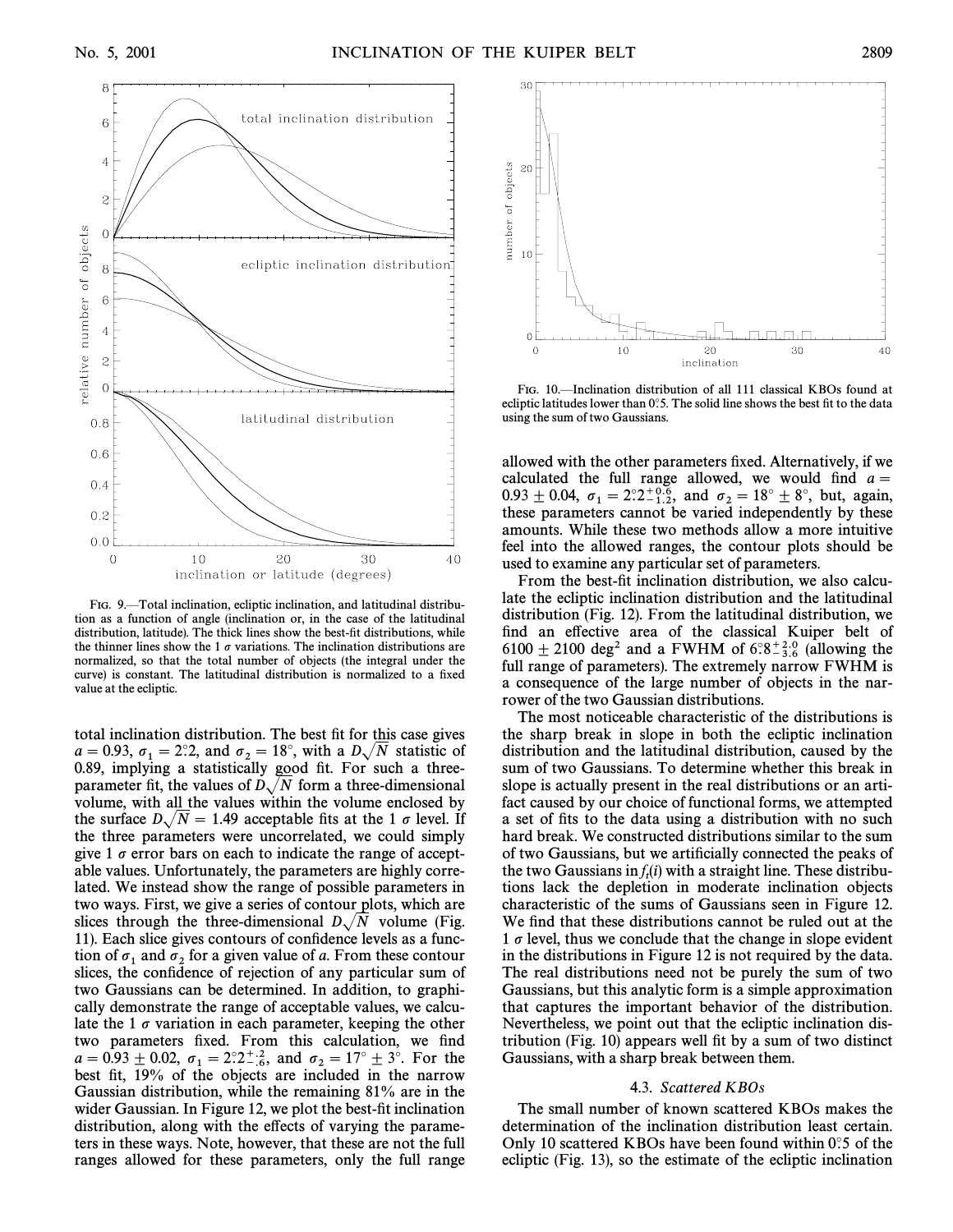

FIG. 11.—Confidence levels for a fit to the total inclination distribution of the classical Kuiper belt objects. The plots show the 1, 2, and 3  $\sigma$  contours of slices of the three-dimensional parameter space. The best-fit values of  $a = 0.93$ ,  $\sigma_1 = 2^\circ 2$ , and  $\sigma_2 = 17^\circ$  are shown as a diamond.

distribution is particularly bad. Based on our previous findings and expectations, however, we attempt to fit the total inclination distribution with a single Gaussian multiplied by sin *i*. The best fit gives a Gaussian width of  $20^{\circ} \pm 4^{\circ}$ , where now we have given 2  $\sigma$  error bars, since *none* of the fits is acceptable at the 1  $\sigma$  level. An attempt at a sum of two Gaussians multiplied by  $\sin i$  for the total inclination distribution does not improve the fit significantly. The poor fit to the inclination distribution of the scattered KBOs could be due to the effects of the assumption of circular orbits, which is clearly incorrect for this class of objects. We discuss this possibility further below.

We show below that even though the fit for higheccentricity groups of objects is poor, the final result is reasonably accurate. We thus make the assumption that our fit of the total inclination distribution to a single Gaussian multiplied by  $\sin i$  is representative of the true inclination distribution of the scattered KBOs. The fitted total inclination distribution, ecliptic inclination distribution, and latitudinal distribution, along with formal  $2 \sigma$  error limits, are show in Figure 14. We find that the effective area of the scattered Kuiper belt is  $17000 \pm 3000$  deg<sup>2</sup>, and the FWHM is  $44^{\circ} \pm 10^{\circ}$ , where we again present formal 2  $\sigma$ error bars. Trujillo, Jewitt, & Luu (2000) modeled the inclination distribution of the scattered Kuiper belt from the first four scattered objects recognized. While they used an

unphysical total inclination distribution for their model (a Gaussian), they also comment that the data can be fitted by a total inclination distribution that is a Gaussian centered at  $20^\circ$ . Such a form would closely approximate our best-fit distribution.

## 4.4. Limitations

A large limitation to this method is the assumption that all orbits are strictly circular. For the Plutinos and the scattered KBOs, this assumption is far from correct. We explore errors caused by this assumption by constructing a variety of artificial plutino and scattered populations, simulating observations of these populations, and trying to determine the inclination distributions using our method.

For the Plutinos, we construct a Monte Carlo population of  $10^6$  objects with semimajor axis chosen uniformly between 38.5 and 39.5, eccentricity chosen uniformly between 0.07 and 0.35 (Fig. 6), and all other orbital parameters (except for inclination) randomly chosen between  $0^{\circ}$ and 360¡. We select a size for each object using a power-law size distribution, with a differential size index of 3.6 (Chiang & Brown 1999), and we calculate the brightness from the absolute magnitude and the geocentric distance (assuming all objects are observed approximately at opposition). To simulate the observations, we randomly select a Monte Carlo KBO having the same magnitude and latitude as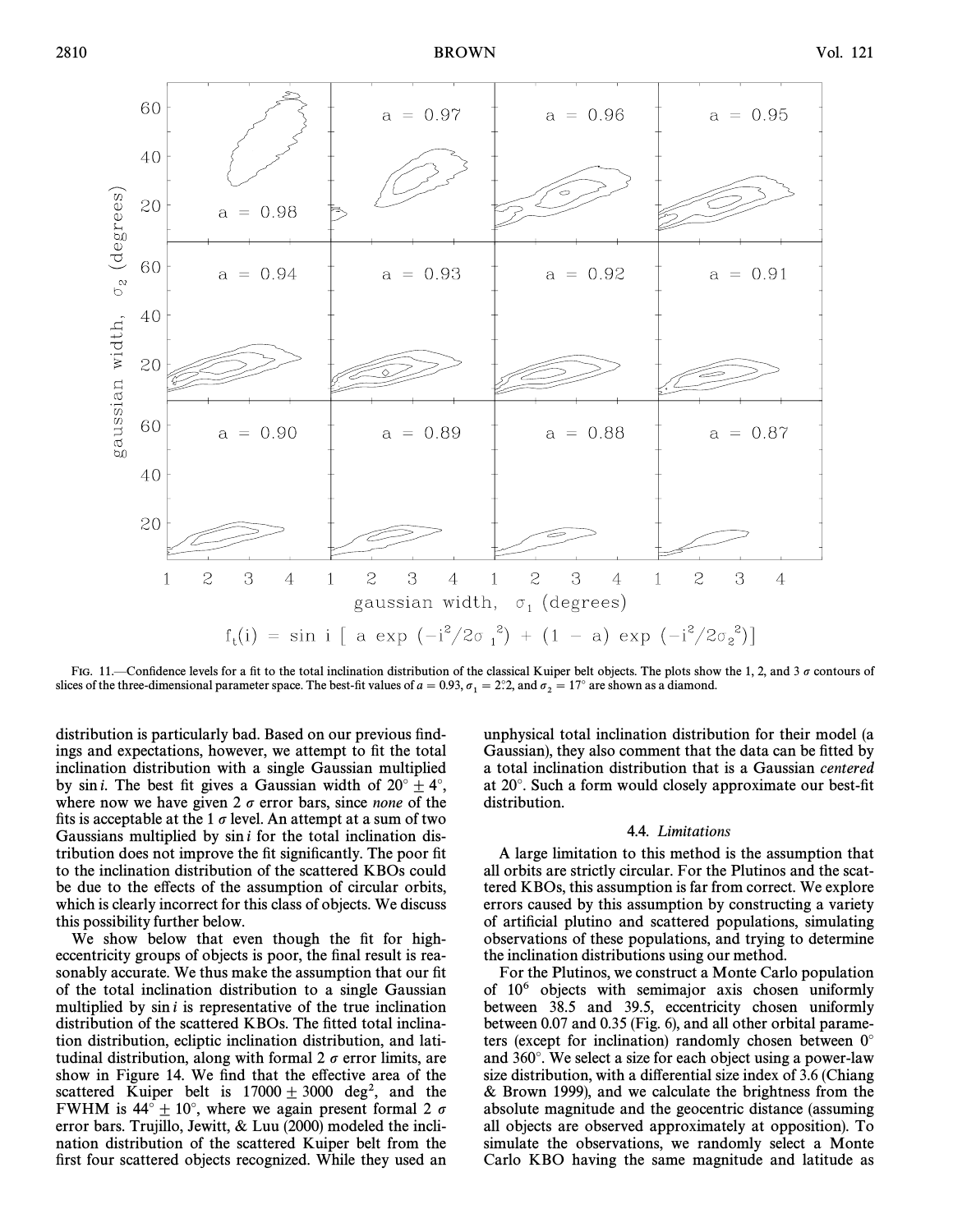1.0

 $0.8$ 

 $0.6$ 

 $0.4$ 

 $0.2$  $0.0$ 

 $0.8$ 

 $0.6$ 

 $0.4$  $0.2$ 

 $0.0$ 

 $0.8$ 



relative number of objects per degree  $0.6$  $0.4$  $0.2$  $0.0$  $\overline{O}$ 10 20 30 40 50  $\overline{0}$ 20 20 30 50 10 30  $\overline{0}$ 10 40 40 50 inclination or latitude (degrees)

FIG. 12—Total inclination, ecliptic inclination, and latitudinal distribution of the classical Kuiper belt. For each distribution, we show the 1  $\sigma$  variations obtained by holding two of the three parameters constant and allowing the other one to vary. While this method gives an indication of the range of variability allowed, the true range can best be seen from the contour plots of confidence levels.

each known KBO. We thus implicitly take into account all of the biases, inefficiencies, and search regions of the surveys that found the real KBOs. We simulate inclination distributions as single Gaussians multiplied by  $sin i$  with widths



FIG. 13.—Inclination distribution of the nine scattered KBOs found at latitudes lower than  $0^\circ$ .5. The solid line shows the best single-Gaussian fit to the data. With the small number of objects in the distribution, the true form of  $f_e(i)$  is difficult to discern.

between  $5^\circ$  and  $20^\circ$ . In all cases, we find that the recovered inclination distribution is within 1  $\sigma$  of the true inclination distribution.

To explore the effects of even higher eccentricities, we simulate the Plutino population using all the same parameters above, except we allow the eccentricity to range from 0.1 to 0.6. In this case, we still recover the correct inclination distribution within 1  $\sigma$  for all Gaussian widths between 5° and  $20^{\circ}$ , although the fits are not as good. If we take the extreme case of allowing eccentricities to vary from 0 to 1, the best-fit Gaussian is always within 25% of the true value, although at times the fits are sufficiently bad that we would reject them at the 1  $\sigma$  (although never 2  $\sigma$ ) level. We thus conclude that our method is robust for the Plutinos, even for eccentricities significantly more extreme than those known to be present.

For the scattered objects, we construct a Monte Carlo population of 106 objects with perihelion chosen uniformly between 30 and 40 AU, eccentricity chosen between 0 and 1 (Fig. 6), and all other parameters chosen randomly. For Gaussian widths between  $10^{\circ}$  and  $30^{\circ}$ , we again find that the best-fit Gaussian is always within 25% of the true value, and as before, at times the fits are sufficiently bad that we would reject them at the 1  $\sigma$  (although never 2  $\sigma$ ) level. We conclude that while our general method works least well for the case of the scattered KBOs and their extreme eccentricities, even for these objects, the method is sufficiently robust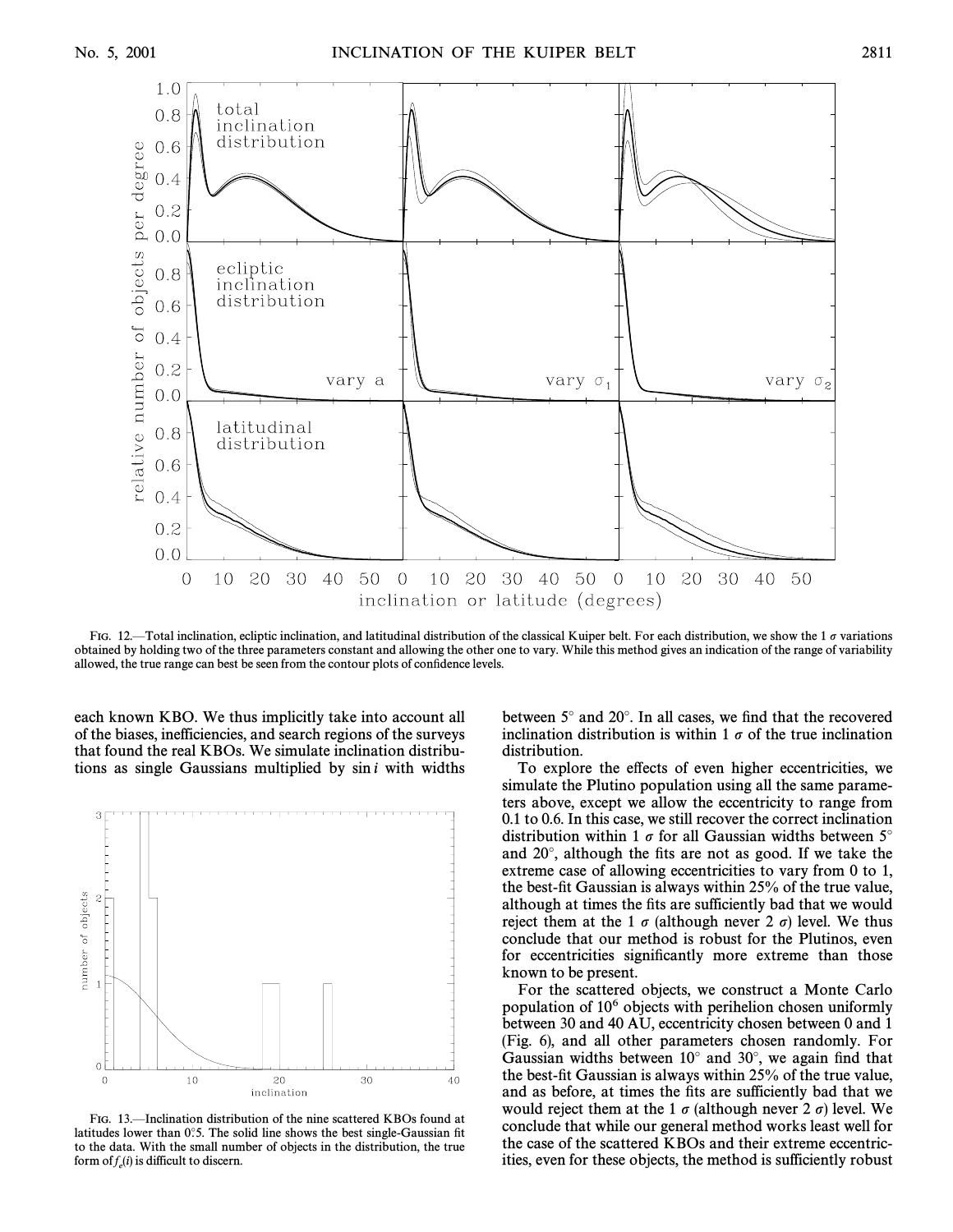

FIG. 14. Total inclination, ecliptic inclination, and latitudinal distribution of the scattered Kuiper belt. The solid lines show the best-fit distributions, while the thinner lines now show the 2  $\sigma$  variations, since all of the distributions can be rejected at the 1  $\sigma$  level. Our simulations suggest that these distributions could nonetheless be accurate representations of the true distributions.

that we can have confidence that the final answer is giving physically meaningful results. The relatively poor fit to the real scattered KBO data (Fig. 15) could simply be a consequence of the large range of scattered KBO eccentricities.

An additional limitation of the results comes not from the method itself, but from the potential errors in the orbital parameters of the known KBOs. Because we use data from all detected KBOs, including those with poorly determined small-arc orbits, we are including some objects of each dynamical class in the wrong class for the analysis. These misclassified objects are those most likely to have significantly different inclinations than those initially reported (Fig. 2). Note in particular that all multiopposition objects that were initially reported to have inclinations above  $33^{\circ}$ 



FIG. 15.— $D\sqrt{N}$  statistic as a function of  $\sigma$  for sin i multiplied by a single-Gaussian fit to  $f_i(i)$  for the scattered KBOs. The best-fit value of  $\sigma = 20^\circ$  can be formally rejected at the 93% confidence level, but we find from full Monte Carlo simulations of scattered KBO populations that this type of poor fit is expected because of the large eccentricities of these objects. We thus conclude that this single Gaussian is an adequate fit to the data.

are now recognized to have lower inclinations. It is possible that most or all the single-opposition objects with these high inclinations actually are misclassified objects with lower inclinations. It is also possible that single-opposition objects that were searched for and not recovered have inclinations different from those assumed. To determine the likely magnitude of the effects of these problems, we have redone the entire analysis using only objects with multiopposition observations. While the distribution of such objects has its own intrinsic set of biases, we find that the final results are not changed (although the statistics are poorer) by using this smaller sample. Specifically, we find for the Plutinos that  $\sigma = 10^{\circ}3^{+4.8}_{-3.5}$  (FWHM = 23°  $\pm$  9°, and the effective area is  $9600 \pm 3500$  deg<sup>2</sup>) and for the classical KBOs  $a = 0.95 \pm 0.03$ ,  $\sigma_1 = 2.2 \pm 0.8$ , and  $\sigma_2 = 20^\circ$ <br>+  $7^\circ$  (EWHM –  $6^\circ 7 + 3^\circ$  and the effective area is 6200  $\pm$  7° (FWHM = 6°2  $\pm$  3°, and the effective area is 6200  $\pm$  3000 deg<sup>2</sup>). The accidental misclassification of objects and errors in initial inclinations appears to have little effect on our final answers.

## 5. DISCUSSION

Figure 16 and Table 1 summarize the results for all classes of KBOs. We discuss the specific implications below. Total number of  $KBOs.$ —Previous estimates of the total

number of KBOs (Jewitt, Luu, & Chen 1996; Gladman et

TABLE 1 SUMMARY OF BEST-FIT KBO DISTRIBUTIONS

| Population       | Number | $a^{\circ}$   | σ.                   | $\sigma_{\gamma}$ |      |          | $A_{\cdot}^{\mathfrak{a}}$ | <b>FWHM</b>         |
|------------------|--------|---------------|----------------------|-------------------|------|----------|----------------------------|---------------------|
| All objects      | 379    | $0.83 + 0.03$ | $2.6^{+.8}_{-.2}$    | $15 + 1$          | 0.26 | 0.74     | $8100^{+1500}_{-1100}$     | $12.5 + 3.5$        |
| Plutinos $\dots$ | 70     | 1.00          | $10.2^{+2.5}_{-1.8}$ | $\cdots$          | 1.00 | $\cdots$ | $9300 + 1800$              | $23 + 5$            |
| $Classical$      | 251    | $0.93 + 0.02$ | $2.2^{+.2}_{-.6}$    | $17 + 3$          | 0.19 | 0.81     | $6100 + 2100$              | $6.8^{+2.0}_{-3.6}$ |
| $Scattered$      | 50     | 1.00          | $20 + 4$             | $\cdots$          | 1.00 | $\cdots$ | $17000 + 3000$             | $44 + 10$           |

<sup>a</sup> Best fit to a total inclination distribution of the form  $f_i(i) = \sin i[a \exp (-i^2/2\sigma_1^2) + (1-a) \exp (-i^2/2\sigma_2^2)].$ 

best in the a total membrand distribution of the form  $f_t(t)$ 

c Fraction of objects in the wide Gaussian distribution.

<sup>d</sup> Effective area.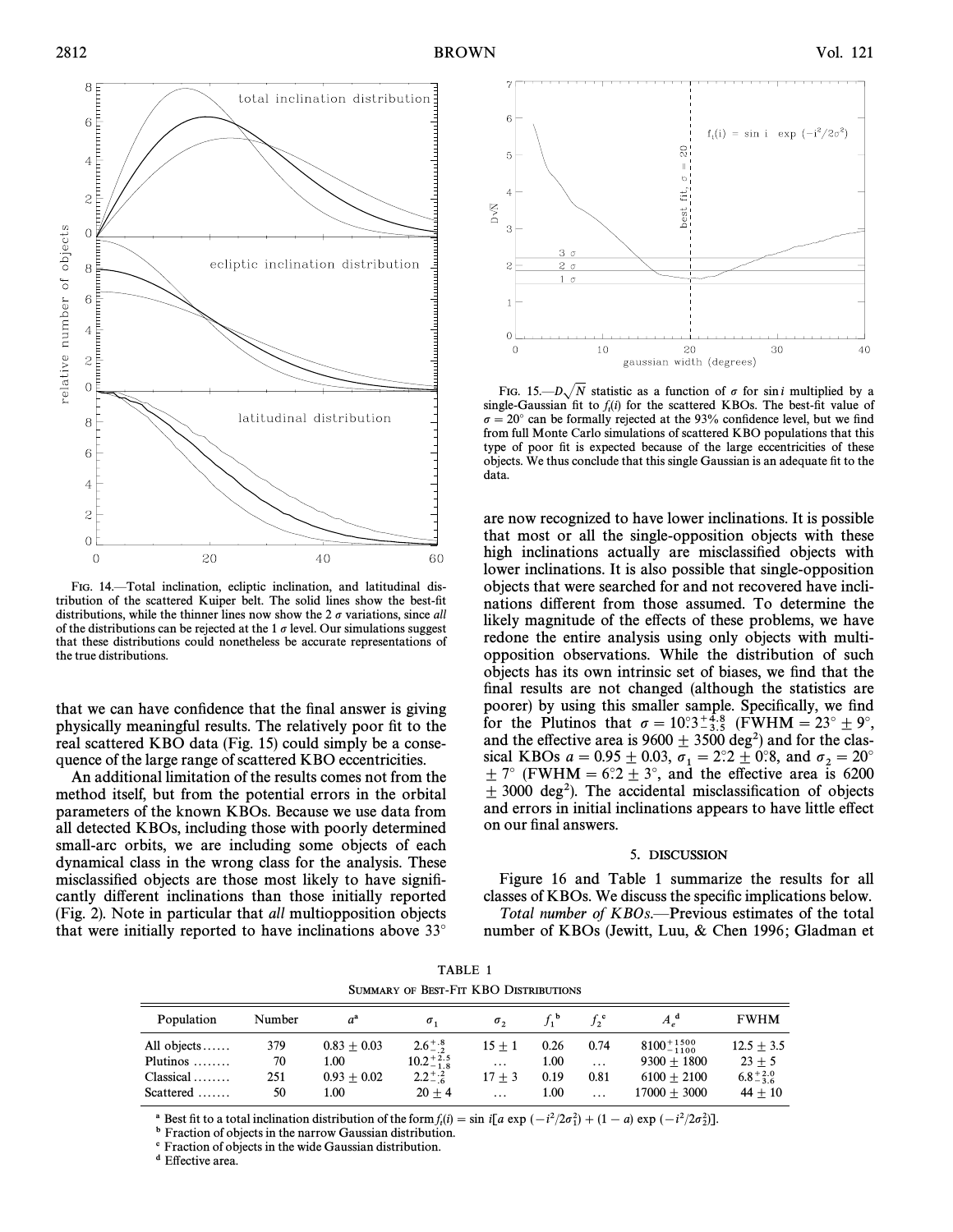

FIG. 16.—Comparison of the best-fit total inclination, ecliptic inclination, and latitudinal distribution of the Plutinos (P), classical KBOs (C) and scattered KBOs (S). The total and ecliptic inclination distributions are normalized to have the same area, while the latitudinal distribution is normalized to unity at 0° latitude.

al. 1998; Chiang & Brown 1999) have had to rely on order of magnitude estimates of the e†ective area of the total Kuiper belt. Following Jewitt et al. (1996), a total area of  $10<sup>4</sup>$  deg<sup>2</sup> is usually assumed. This value is almost within the 1  $\sigma$  error limits of our estimate of 8100 $^{+1500}_{-1100}$  deg<sup>2</sup>. We conclude that the total population of KBOs calculated does not need to be significantly revised.

Plutinos.—Malhotra (1995) found that the inclinations and eccentricities of KBOs can be raised by the resonant capture of an outwardly migrating Neptune. The inclinations in Malhotra's simulations do not reach values as high as those observed, however. Most of the objects in these simulations stay in relatively low-inclination orbits, while a small fraction of them  $({\sim}10\%)$  are pumped to values as high as  $20^\circ$ . In contrast, we find that approximately half of the objects have inclinations above  $10^{\circ}$ , and  $15\%$  have inclinations higher than  $20^{\circ}$ . Similar simulations by Ida et al. (2000) verify the lack of high inclinations caused by Neptune's migration. It remains possible that migration and capture is the main mechanism responsible for the high inclinations of the Plutinos—e.g., Malhotra finds a correlation between higher inclinations and slower migration of Neptune—but more work on additional inclinationpumping mechanisms is clearly required.

 $Classical KBOs.$ —The classical KBOs are often thought of as being essentially undisturbed since formation in a loweccentricity, low-inclination disk. The extremely narrow component of the inclination distribution likely corresponds to this initial population. However, a significant fraction of the objects that we classified as classical KBOs have been greatly disturbed. The similarity between the width of this component of the classical Kuiper belt and the width of the inclination distribution of the scattered Kuiper belt leads us to investigate the possibility that the classical Kuiper belt is interspersed with scattered KBOs that happen to have small semimajor axes. As one test of this possibility, we exclude all KBOs with perihelia between 30 and 40 AU and redo the complete analysis. We still find that a second wide Gaussian is required to fit the inclinations. Thus the high inclinations do not appear to be associated with unrecognized scattered KBOs. Indeed, a plot of inclination versus eccentricity for the classical KBOs (Fig. 17) shows that the inclinations of the known KBOs are distributed over a much larger range than the eccentricities, even though the observational biases tend to select for the detection of low-inclination, high-eccentricity objects. Most excitation mechanisms would tend to increase inclinations and eccentricities by approximately equal amounts, so we would initially expect to see many more high-eccentricity objects based on the high inclinations. However, objects in such orbits are dynamically unstable (Duncan, Levison, & Budd 1995), so it is possible that many were excited into such orbits and have now escaped the solar system.

Several mechanisms for the general excitation of the classical Kuiper belt objects have been explored, including planetary migration, excitation by large planetesimals, and stellar encounters. Models of planetary migration show that some classical KBOs have their inclinations increased even when they are not resonantly captured by Neptune, but in all cases, the increases are limited to  $5^{\circ}-10^{\circ}$  (Malhotra 1995; Hahn & Malhotra 1999; Ida et al. 2000) and cannot reproduce the observed inclinations. Large planetesimals moving through the Kuiper belt can also excite eccentricities and inclinations of the KBOs. Morbidelli & Valsecchi (1997) and Petit, Morbidelli, & Valsecchi (1999) have modeled several cases of the excitations of such planetesimals. While none of the modeled cases comes close to creating a population of high-inclination classical KBOs, inclusion of suffi-



FIG. 17.—Eccentricity vs. inclination for the classical KBOs. In general, random perturbations affect inclination (in radians) and eccentricity equally. Objects with inclinations as high as  $30^\circ$  correspond to those with eccentricities as high as 0.5, of which none exist.